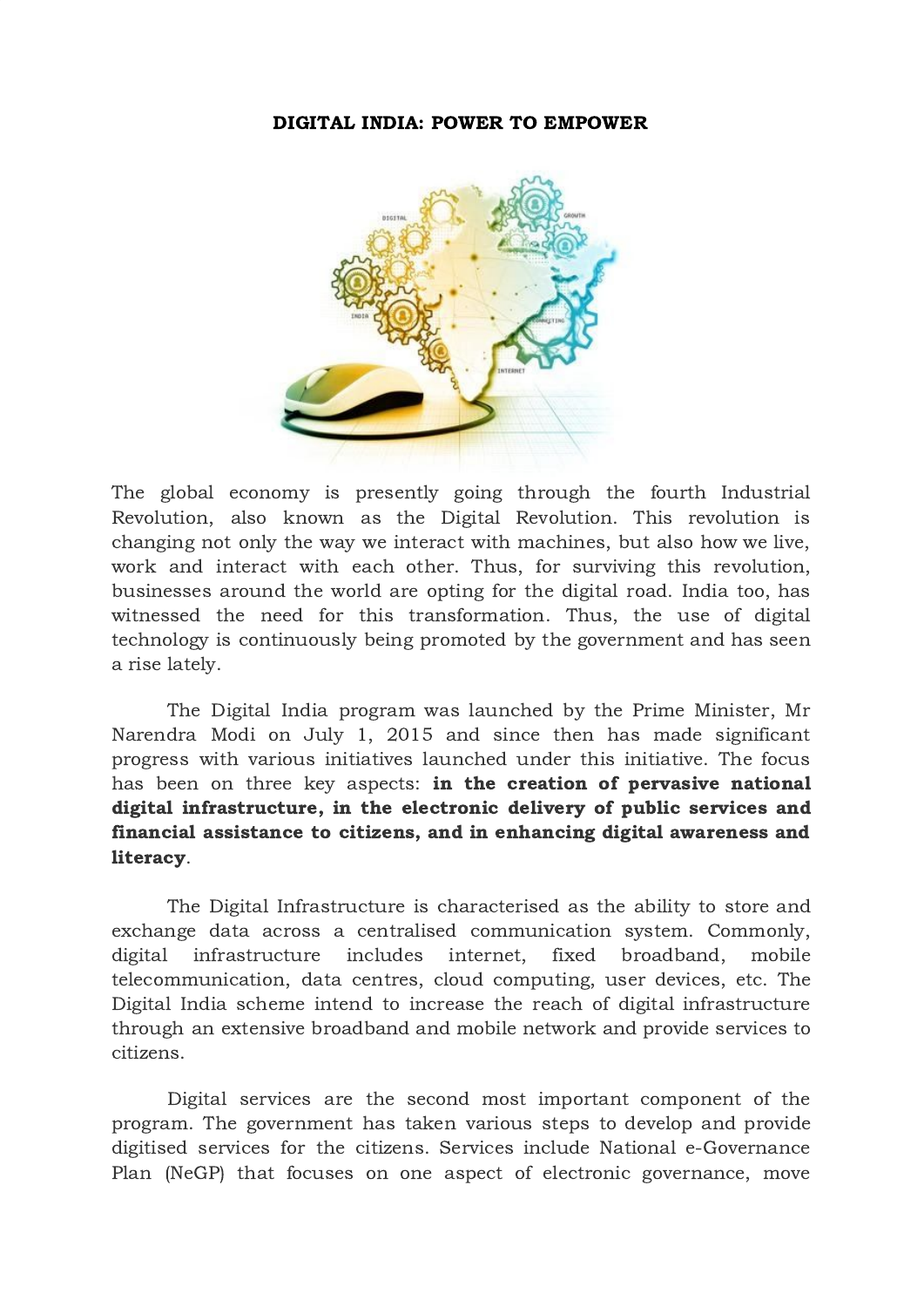towards cashless economy, virtual network operators (VNOs) to set up operations in India, etc. During the first quarter of 2019, India became the world's fastest-growing market for mobile applications witnessing growth in downloads of various applications.

Common Service Centres (CSCs) - Common Service Centre is an initiative of the Ministry of Electronics & IT, Government of India. These are the access points for delivery of numerous electronic services to villages in India, thus providing support to a digitally and financially inclusive society. At present there are around 2.75 lakhs centres across the country covering all the Gram Panchayats.

Aadhaar – Digital identity has been an important system to create a single unique identification document or number that would link all people's lives together across their accounts at various businesses. Around 1.21 billion residents are connected with the Aadhaar identity, thus, can be considered as world's largest biometric identity system. This is a 12-digit unique number which is based on the demographic and biometric data of the person. This is accepted as identity proof across the country and has a lifetime validity.

National Cyber Coordination Centre (NCCC) – The centre is set up by the Ministry for electronics and IT providing protection against the potential threat to the Indian cyberspace. In November 2019, National Cybersecurity Co-ordinator's office, in collaboration with Data Security Council of India (DSCI), opened the first national cyber technology repository portal, TechSagar.

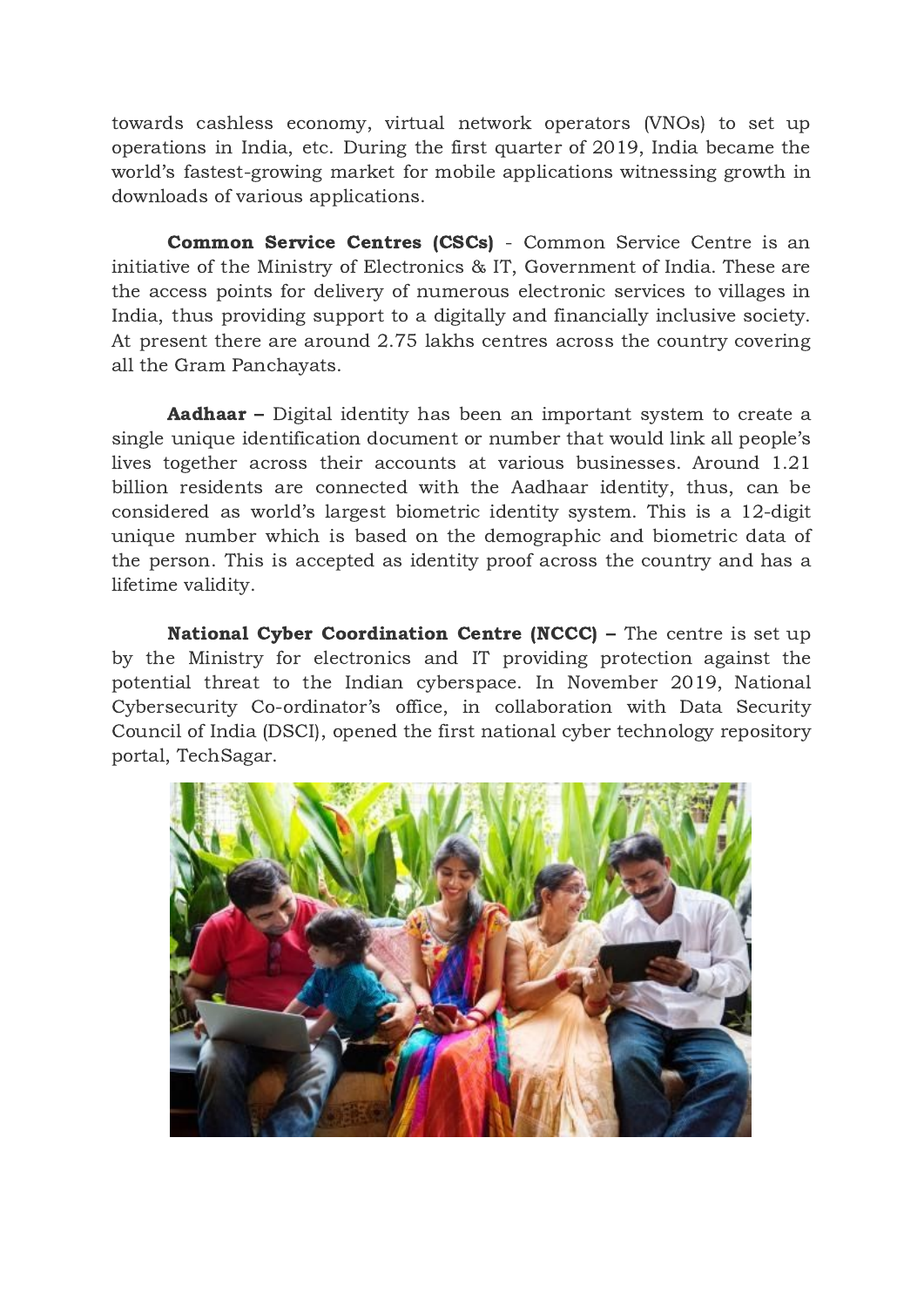The main enablers for development of various digital infrastructure include usage of cloud computing and analytics. The government plans to make use of cloud computing technologies to allow integration between various departments and delivery services to the citizens. One such launched service is DigiLocker. This is kind of virtual locker that intends to minimise the usage of physical documents and allow sharing across various departments. DigiLocker reduces the chances of losing an original document and ease the burden of carrying all documents in physical forms all the time. It is vastly accepted by all government and non-government departments.

Another such application is MyGov, a citizen-centric platform that empower people to connect with the government and contribute towards good governance. MyGov has almost 10 million users and government intend to expand the content into multiple languages. Polls and surveys are conducted to connect the people and government. E-Hospital programme is another digital initiative launched for making premier healthcare facilities. This allows patients to register, book appointments, pay fee, avail diagnostic reports and seek availability of blood types online in premier medical government institutes like All India Institute of Medical Sciences (AIIMS), Ram Manohar Lohia (RML) Hospital, National Institute of Mental Health and Neuro Sciences (NIMHANS) and Sports Injury Centre (SIC) as well as any other government hospitals.

Massive open online courses (MOOCs) are a distance learning initiative that let students to access video tutorials, curriculum and instructions online and offer real-time education. This helps in addressing the challenge of lack of teachers in the system through smart and virtual classrooms.

The digitalisation has not only helped in education and healthcare sector but also provided platform for the agricultural community. Small Farmers' Agribusiness Consortium, an agency under the Agriculture ministry and Reuters Market Light (RML), launched an app that provides important information to farmer groups such as pricing, crop advisory and local weather forecast.

Internet subscriber base of India is expected to grow from 665.31 million in 2019 to 829 million in 2021. Unified Payment Interface (UPI) was launched that allow transaction between two bank accounts using two smartphones. Value of Unified Payments Interface (UPI) transactions crossed 1 billion-mark and witnessed transaction value of US\$ 27.33 billion in October 2019. This boosted the cash-less economy. Another one is Pradhan Mantri Jan Dhan Yojana (PMJDY) under which the deposits have